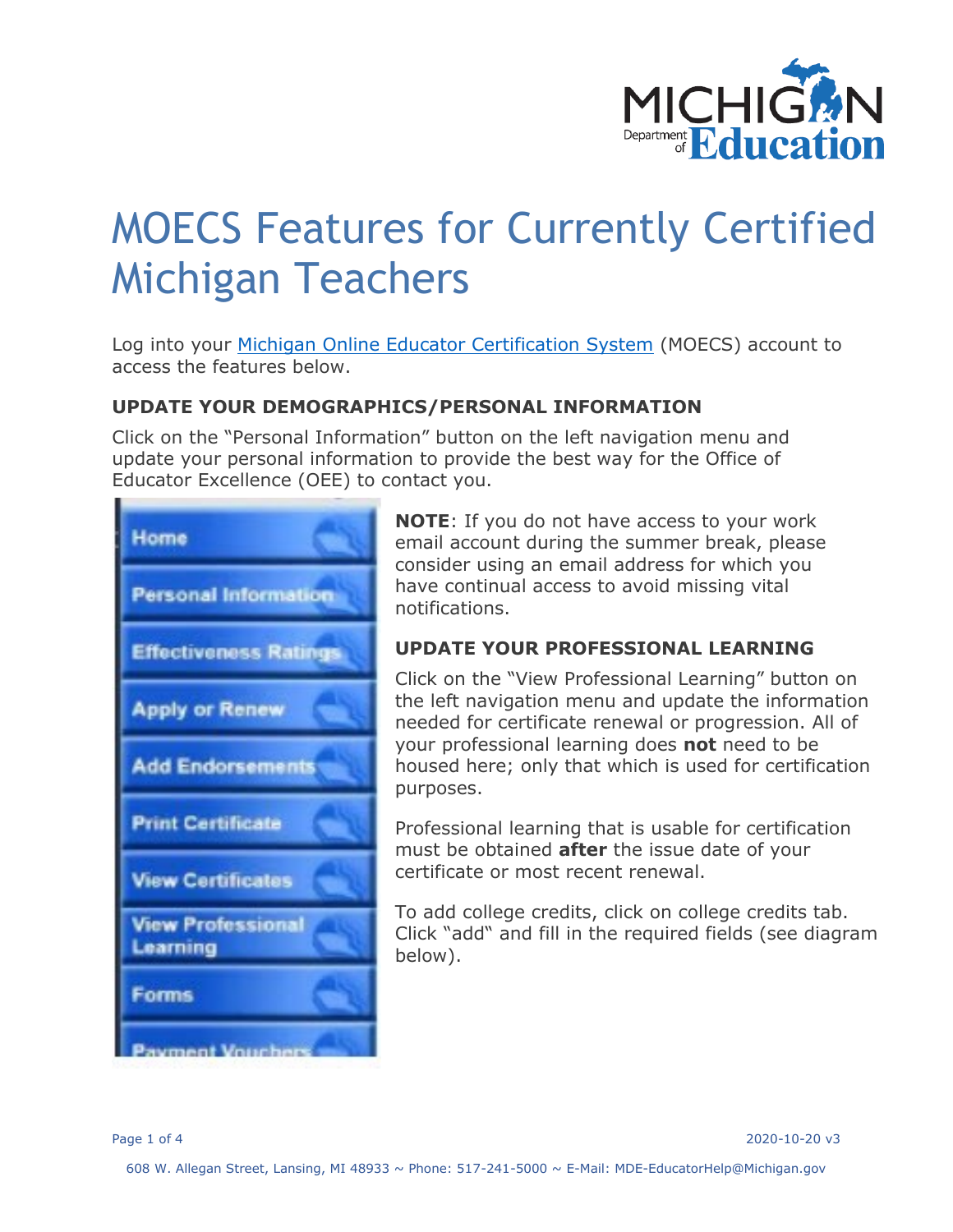



[State Continuing Education Clock Hours](https://www.michigan.gov/documents/mde/SCECH_Overview_553516_7.PDF) (SCECHs) are uploaded into your account by an approved SCECH sponsor after you have completed the evaluation for the SCECH course. To complete SCECH evaluations click on the "Complete SCECH Evaluations" button. If you have completed the SCECH evaluation and your SCECHs have not been uploaded to your account under the SCECH tab, please contact your SCECH coordinator.

To add [District Provided Professional Development](https://www.michigan.gov/documents/mde/DPPD_RECORD_FOR__CERT_552687_7.pdf) (DPPD) completed before July 1, 2020, click on the "Add DPPD" tab from your MOECS home page (see diagram above) and then click "add" and fill in the required fields. Print your DPPD list by taking a screenshot of your Professional Learning page. Then secure the signature of the administrator who oversaw your DPPD and submit the printout along with the required [DPPD form.](https://www.michigan.gov/documents/mde/DPPD_RECORD_FOR__CERT_552687_7.pdf)

The same administrator who signs the printout must sign the DPPD form to verify your completed DPPD hours.

DPPD completed after July 1, 2020 must be added to your MOECS account by your district.

You may view your total professional learning hours applicable to your next renewal by clicking on the "Totals" tab from your Professional Learning page (see diagram below).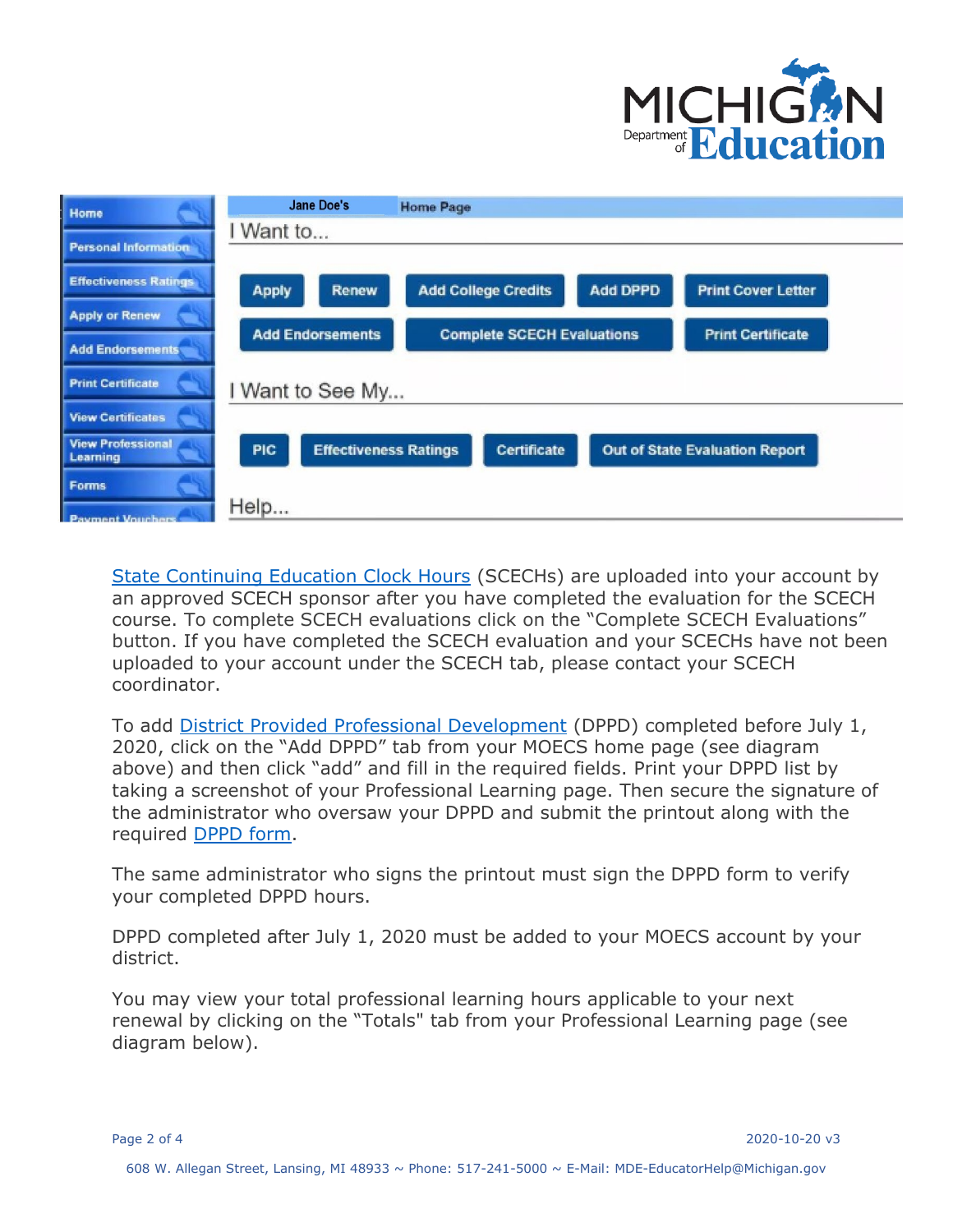



# **APPLY FOR CERTIFICATE RENEWAL/PROGRESSION**

Click the left navigation button labeled "Apply or Renew." MOECS will guide you through the application process by asking a series of questions, after which you will be sent a cover letter and a "Pay Fee" link.

### **ONLINE FEE PAYMENT**

Click on the "Home" button on the left navigation menu (see Page 1 diagram) after completing the application questions. All of your pending applications will be viewable here once they are submitted. An active "Pay Fee" link will appear on the right of your application before you submit payment. Payment can be made using credit or debit cards only.

**NOTE**: Payment is for the evaluation process and receipt of payment by this office does not constitute approval of your application or issuance of your certificate.

### **CHECKING THE STATUS OF YOUR APPLICATION**

Click on the Home button on the left navigation menu (see Page 1 diagram). All of your pending applications will be viewable here once they are submitted. The various application status labels are explained below.